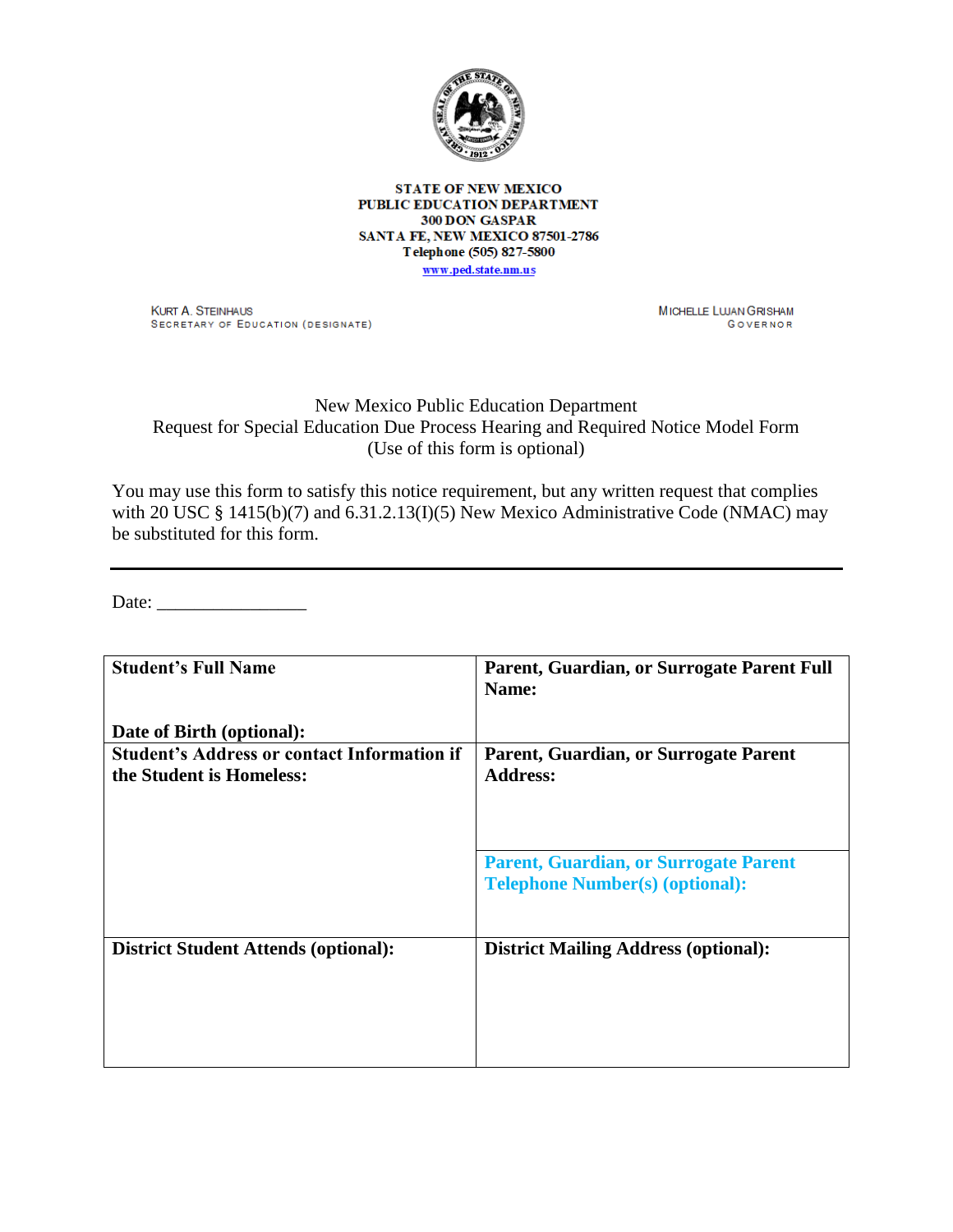| <b>School Student Attends:</b> | <b>District/School Representative or Contact</b><br><b>(optional):</b> (if known) |
|--------------------------------|-----------------------------------------------------------------------------------|
|                                |                                                                                   |

| <b>Issues to be Resolved:</b> (check all that apply)                                                                                                                              |  |  |
|-----------------------------------------------------------------------------------------------------------------------------------------------------------------------------------|--|--|
| The Identification of the student as a student with a disability needing special education or<br>related services under the IDEA.                                                 |  |  |
| The Evaluation to determine whether the student has a disability under the IDEA, and/or<br>the nature and extent of the special education and related services the student needs. |  |  |
| The Educational Placement of the student in special education or related services under<br>IDEA.                                                                                  |  |  |
| The provision of a Free Appropriate Public Education to the student under IDEA.                                                                                                   |  |  |

**Describe the Nature of the Problem(s) of the Child Related to the Proposed or Refused Initiation or Change and the Facts Relating to the Problem(s):** Include relevant dates, specific events, and/or persons involved.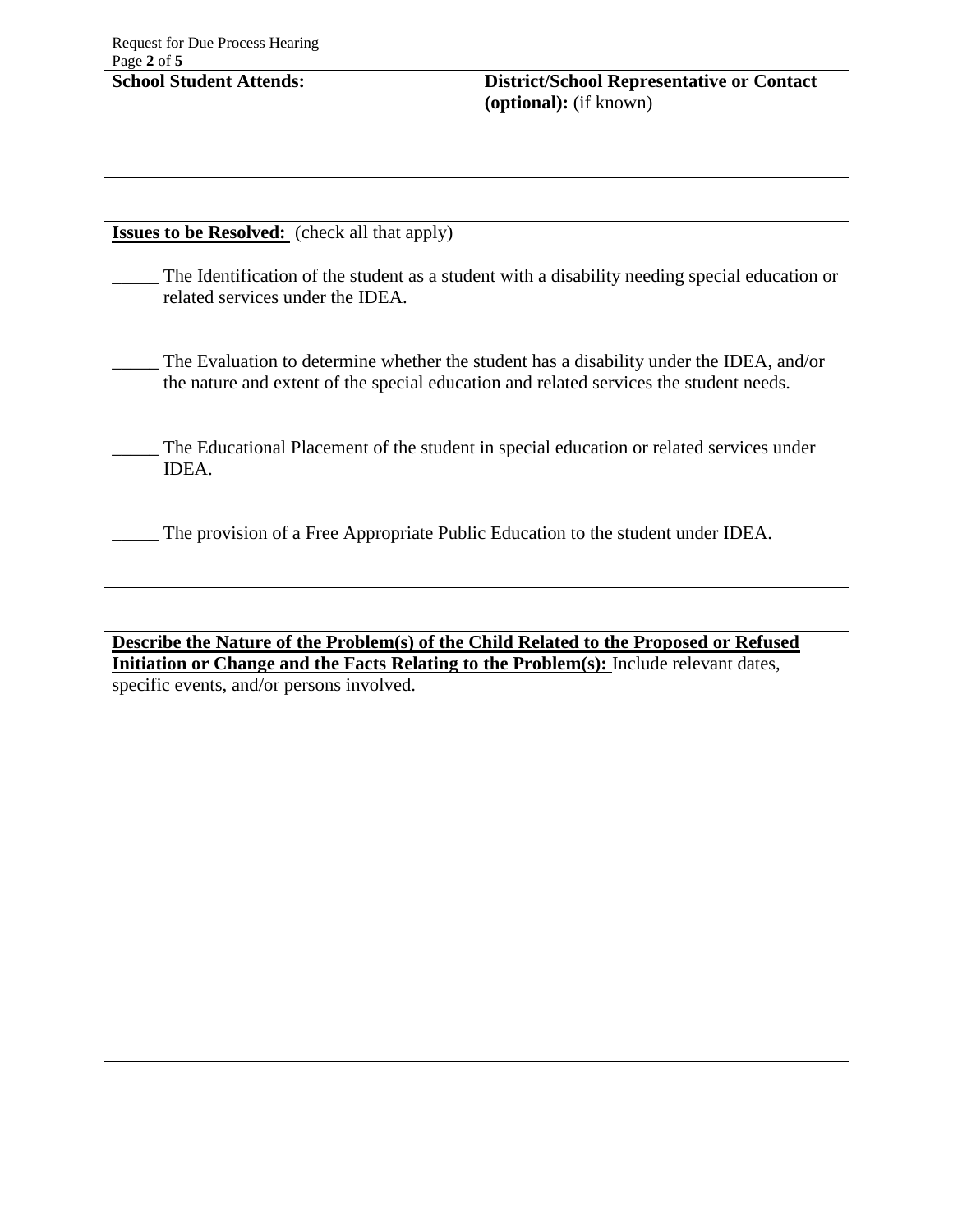| Description of the Proposed Resolution: Describe the complete remedy and resolution of the                                                                                                                                     |        |  |
|--------------------------------------------------------------------------------------------------------------------------------------------------------------------------------------------------------------------------------|--------|--|
| problem you want the hearing officer to order (to the extent known to you at this time).                                                                                                                                       |        |  |
|                                                                                                                                                                                                                                |        |  |
|                                                                                                                                                                                                                                |        |  |
|                                                                                                                                                                                                                                |        |  |
|                                                                                                                                                                                                                                |        |  |
|                                                                                                                                                                                                                                |        |  |
|                                                                                                                                                                                                                                |        |  |
|                                                                                                                                                                                                                                |        |  |
|                                                                                                                                                                                                                                |        |  |
|                                                                                                                                                                                                                                |        |  |
|                                                                                                                                                                                                                                |        |  |
|                                                                                                                                                                                                                                |        |  |
| <b>Contact Information for Authorized Representative (optional):</b>                                                                                                                                                           |        |  |
|                                                                                                                                                                                                                                |        |  |
|                                                                                                                                                                                                                                |        |  |
|                                                                                                                                                                                                                                |        |  |
| Mailing:                                                                                                                                                                                                                       |        |  |
|                                                                                                                                                                                                                                |        |  |
|                                                                                                                                                                                                                                |        |  |
|                                                                                                                                                                                                                                |        |  |
| Phone Numbers: Home Numbers: North Work Numbers: North Numbers: North Numbers: North Numbers: North Numbers: Numbers: Numbers: Numbers: Numbers: Numbers: Numbers: Numbers: Numbers: Numbers: Numbers: Numbers: Numbers: Numbe |        |  |
|                                                                                                                                                                                                                                |        |  |
|                                                                                                                                                                                                                                |        |  |
| <b>Capacity of Authorized representative:</b> (check one)                                                                                                                                                                      |        |  |
| Attorney for Petitioner Bar Number: ____________                                                                                                                                                                               | State: |  |
| _____ Next Friend of Petitioner (Parent, Guardian, or Surrogate Parent)                                                                                                                                                        |        |  |
| Self (Student with a Disability 18 years or older)                                                                                                                                                                             |        |  |
|                                                                                                                                                                                                                                |        |  |

**Note:** In New Mexico, a non-attorney may help you complete the form and file for due process; however, they cannot represent you at the hearing.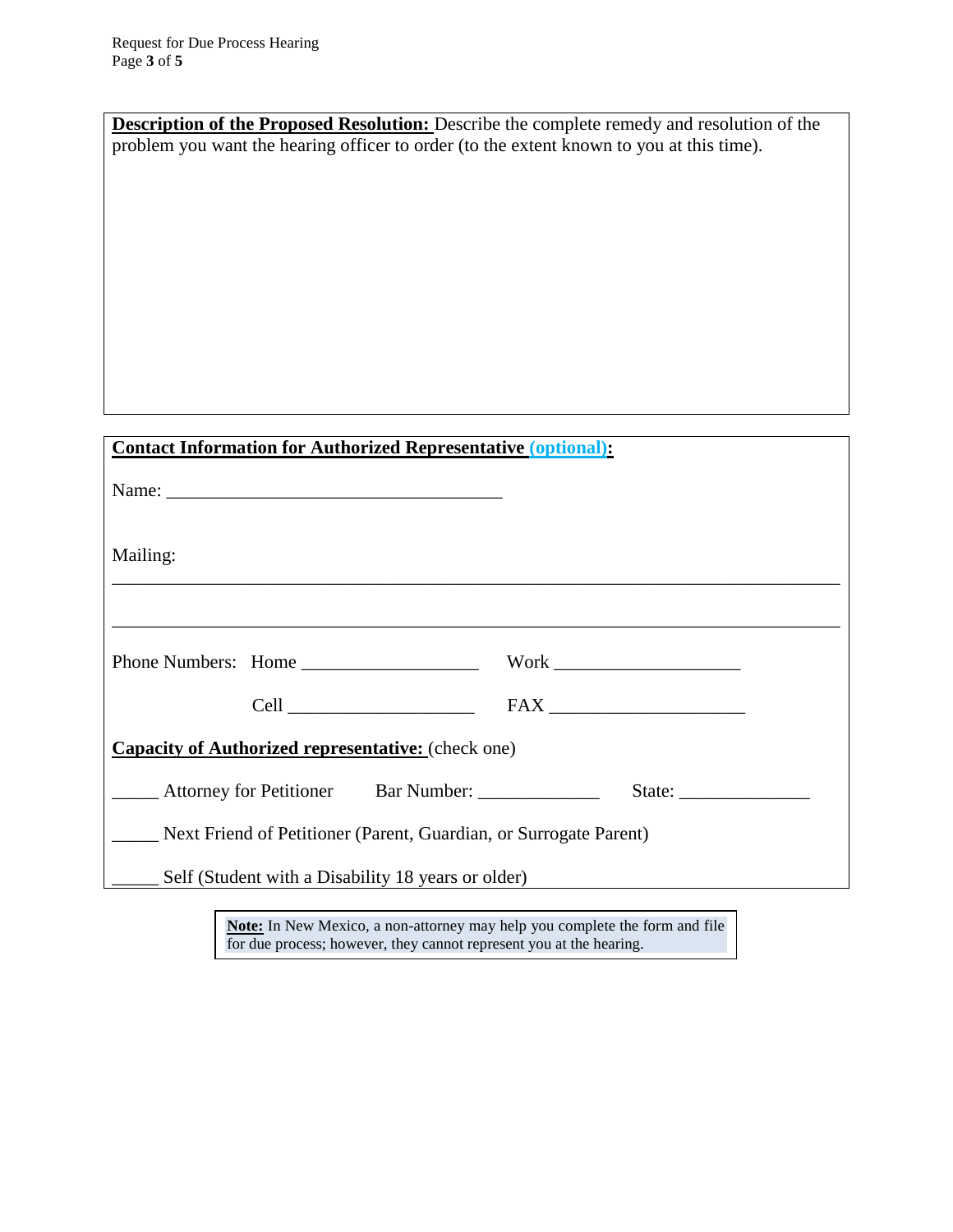I declare that the foregoing is true and correct to the best of my knowledge after reasonably and diligent inquiry.

\_\_\_\_\_\_\_\_\_\_\_\_\_\_\_\_\_\_\_\_\_\_\_\_\_\_\_\_\_\_\_\_\_\_\_\_\_\_\_\_\_\_\_\_\_ \_\_\_\_\_\_\_\_\_\_\_\_\_\_\_\_\_\_\_\_\_\_\_\_\_\_\_\_

Authorized Representative(s) Signature Date

## **Mail, Fax, or EMAIL copies to:**

Deborah Dominguez-Clark c/o Office of General Counsel New Mexico Public Education Department 300 Don Gaspar Ave.., Suite 233 Santa Fe, NM 87501 FAX: 505-827-3313 Email: dispute.resolution@state.nm.us

And School District or Charter School